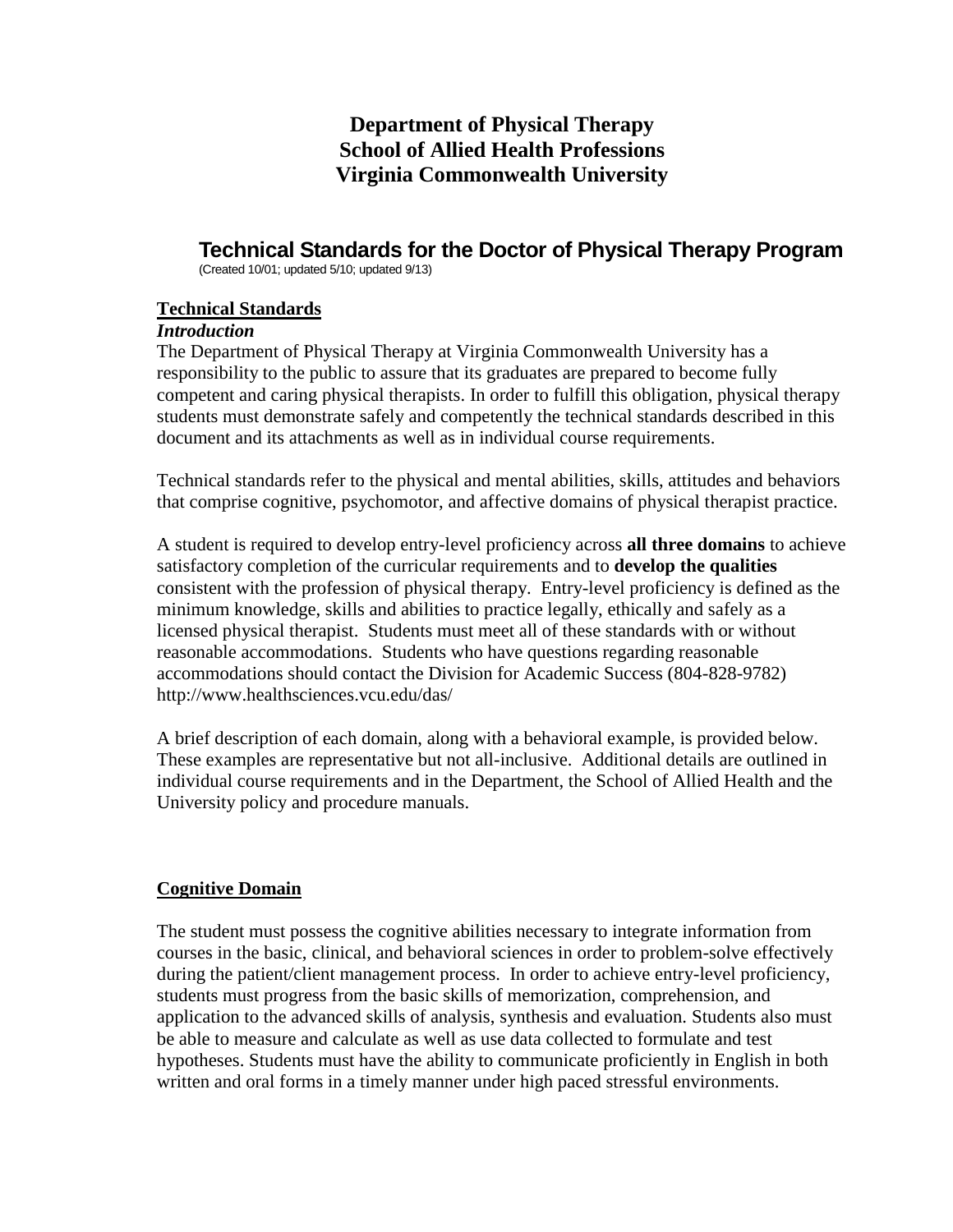## Example:

Physical therapy students must gather and integrate information pertaining to human anatomy and physiology, pathophysiology, medicine and related health care services, as well as psychosocial factors, in order to discern the nature of and to develop and implement a plan of care for a patient/client's actual or potential impairments, activity limitations and participation restrictions. Results of the patient/client management process must be communicated professionally orally and/or in written format with other patient care providers, patients and families.

## **Psychomotor Domain**

The student must be able to accomplish the physical demands of the work performed by physical therapists which are categorized as "medium" in difficulty. "Medium work" is defined as: "Exerting 20 to 50 pounds of force occasionally, or 10 to 25 pounds of force frequently, or greater than negligible up to 10 pounds of force constantly to move objects." (Department of Labor)

The physical therapy student also must possess the physical and psychomotor abilities, including gross motor and fine motor skills, to perform the patient/client management elements of examination, evaluation, diagnosis, prognosis, and intervention in a timely manner. This includes possessing the physical abilities to conduct required examination and treatment procedures and communicate with patients about the proposed physical therapy management. This will require walking, standing, bending, and lifting to assist patients, while assuring the student's own safety as well as that of the patient.

## Example:

Students must observe, inspect, palpate, test, measure, position, and assist patients/clients with movement in order to determine the extent of, and intervene with, a patient/client's actual or potential impairments, activity limitations and participation restrictions.

## *Communication:*

Physical Therapy students must be able to speak, hear, and observe patients in order to obtain information, distinguish nonverbal communications, sense changes in mood, and communicate effectively and instruct patients and their families. Students must be able to communicate quickly and effectively in oral and written English and electronically with all members of the health care team.

Successful demonstration of psychomotor skills requires physical therapy students to:

1) complete a task within a specified timeframe that is consistent with actual clinical practice in physical therapy. Actual clinical practice is determined through input from current practicing physical therapists who serve as clinical instructors or as advisors to the program. Time allotments are defined for each course, where relevant, by the: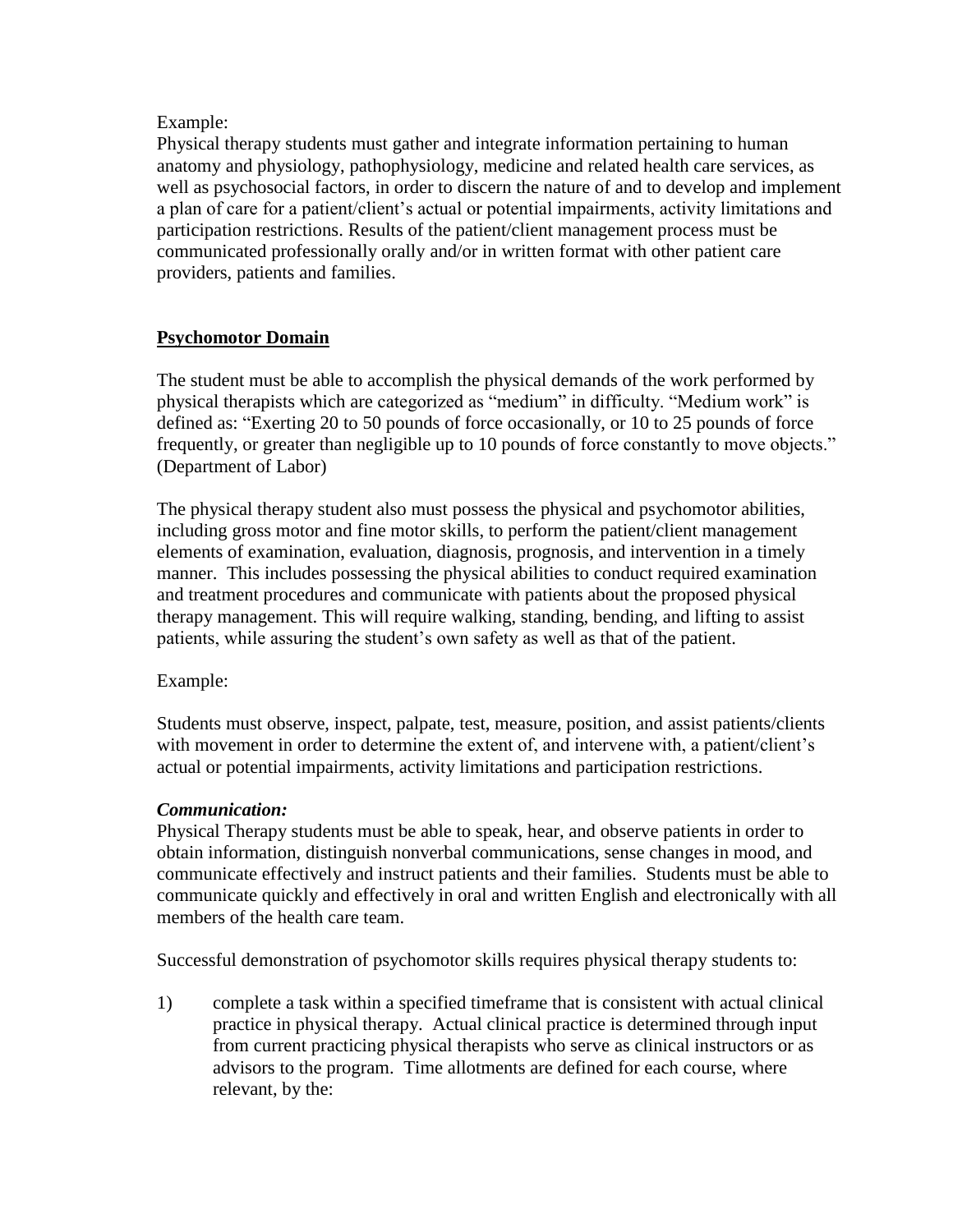- a) amount of time to execute the psychomotor skill (i.e., set the patient up, calibrate the equipment, apply the equipment, instruct the patient, perform the technique, remove the equipment, etc.)
- b) amount of time to perform the overall activity or task (i.e., read the chart, discuss the situation with the patient or instructor, answer questions prior to and at the conclusion of the performance of a psychomotor skill, complete necessary documentation)
- 2) demonstrate the physical capacity (i.e., balance, strength, flexibility) to safely position him or herself prior to assisting a patient/client with movement.
- 3) demonstrate the physical capacity (i.e., balance, strength, flexibility) to safely position the patient/client prior to treatment and to assist (i.e., manually guide or lift) the patient/client, as indicated, with:
	- Cardiopulmonary resuscitation
	- Balance, coordination, flexibility, strength and functional exercises
	- Positioning
	- Movement in bed
	- Transfers from one surface to another
	- Ambulation on various surfaces
	- Stair climbing
	- Wheelchair mobility

#### **Affective Domain**

Students must understand and model the characteristics defined by the 10 Professional Behaviors (see attached), as adopted by the Department, in order to reflect the values of professional physical therapist practice.

#### Example:

Physical therapy students must effectively inform and educate patients/clients, and other health care providers, regarding the consequences of actual or potential impairments, activity limitations and participation restrictions.

#### **Academic Adjustment or Accommodation**

The Department of Physical Therapy complies with the requirements and spirit of Section 504 of the Rehabilitation Act and with the Americans with Disabilities Act as amended in 2008. Students seeking academic adjustments or accommodations must self-identify with the Division for Academic Success [\(www.healthsciences.vcu.edu/das\)](http://www.healthsciences.vcu.edu/das). After meeting with